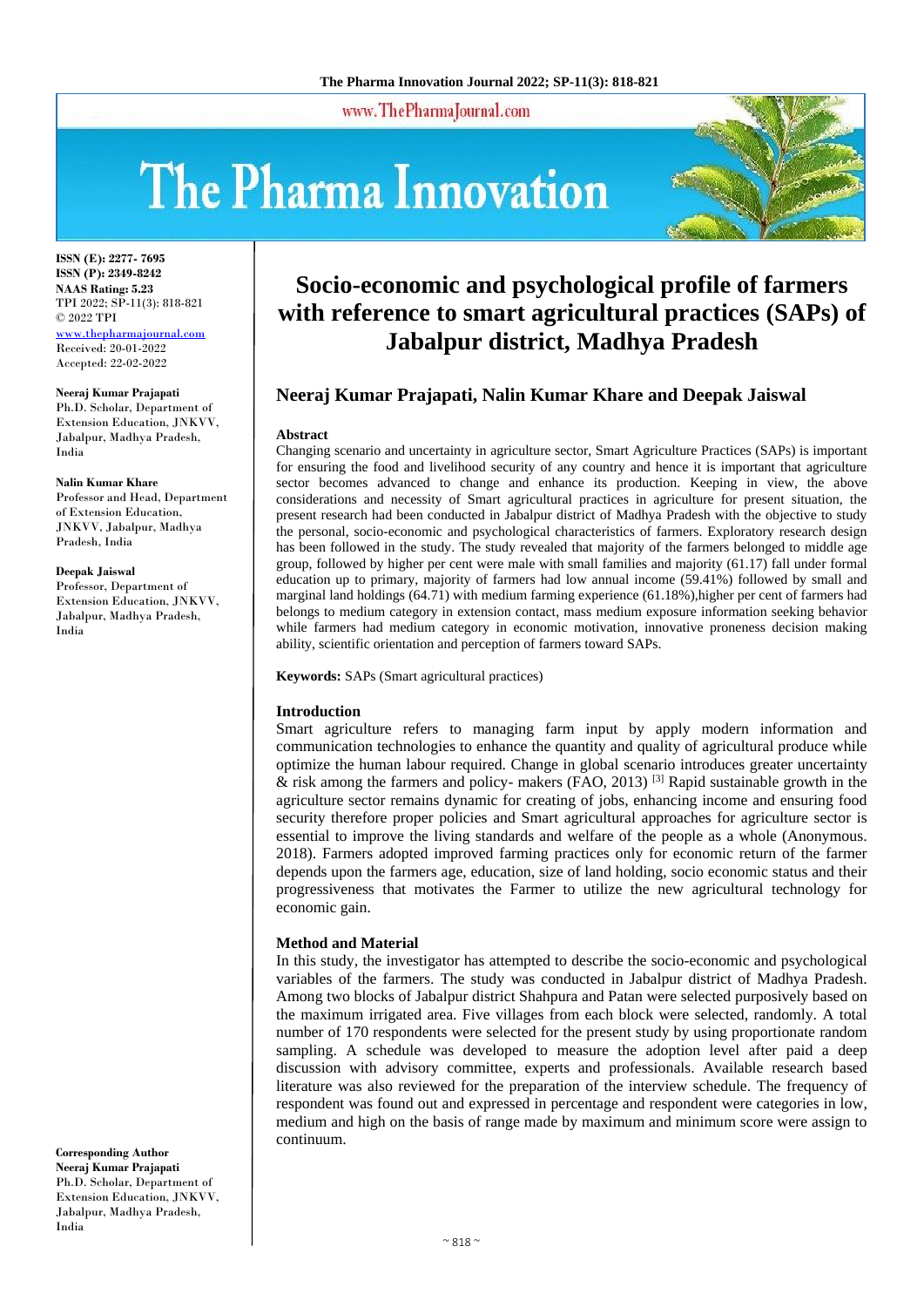## **Result and Discussion**

Table 1: Distribution of respondents according to the personal, socio-economic and psychological characteristics (N = 170)

| S. No. | <b>Variables</b>              | <b>Categories</b>                               | Frequency        | Percentage         |
|--------|-------------------------------|-------------------------------------------------|------------------|--------------------|
|        |                               | Young (Up to 35 years)                          | 31               | 18.24              |
| 1.     | Age                           | Middle (36 - 55 years)                          | $\overline{119}$ | 70.00              |
|        |                               | Old (Above 55 years)                            | 20               | 11.76              |
|        |                               | Male                                            | 150              | 88.24              |
| 2.     | Gender                        | Female                                          | 20               | 11.76              |
|        |                               | Small (up to 5 members)                         | 91               | 53.53              |
| 3.     | Family size                   | Medium (6-8 members)                            | $\overline{43}$  | 25.29              |
|        |                               | Large (above 8 members)                         | 36               | 21.18              |
|        |                               | Illiterate                                      | 20               | 11.76              |
| 4.     | Education                     | Can read only                                   | 24               | 14.12              |
|        |                               | Can read and write                              | $\overline{28}$  | 16.47              |
|        |                               |                                                 |                  |                    |
|        |                               | Primary                                         | $\overline{32}$  | 18.82              |
|        |                               | Middle                                          | 30               | 17.65              |
|        |                               | High school                                     | 23               | 13.53              |
|        |                               | Graduate                                        | 13.              | 7.65               |
| 5.     | Farming experience            | Low (Up to 15 years)                            | 40               | 23.53              |
|        |                               | Medium (16 - 30 years)                          | 404              | 61.18              |
|        |                               | High(Above 30 years)                            | $\overline{26}$  | 15.29              |
| 6.     | Income                        | Low (.Up to Rs.1,50,000)                        | 101              | $\overline{59.41}$ |
|        |                               | Medium (Rs $1,50,001 -$ Rs $3,00,000$ )         | 43               | 25.29              |
|        |                               | High (Above Rs 3,00,000)                        | 26               | 15.29              |
| 7.     | Land holding                  | Marginal (up to 1 ha)                           | 39               | 22.95              |
|        |                               | Small(1.01-2 ha)                                | 71               | 41.76              |
|        |                               | Semi-medium (2.01-4 ha)                         | $\overline{35}$  | 20.58              |
|        |                               | Medium (4.01-10 ha)                             | 21               | 12.35              |
|        |                               | Big (above 10 ha)                               | 4                | 2.36               |
| 8.     | Cropping pattern              | below average $(< 2.32$ score)                  | $\overline{31}$  | 18.24              |
|        |                               | Average (2.32 -5.20 score)                      | $\overline{117}$ | 68.82              |
|        |                               | Good ( $> 5.20$ score)                          | $\overline{22}$  | 12.94              |
| 9.     | <b>Irrigations Facilities</b> | Tube Well                                       | 73               | 42.94              |
|        |                               | Submersible                                     | $\overline{57}$  | 33.53              |
|        |                               | Canal                                           | $\overline{18}$  | 10.59              |
|        |                               | Other                                           | $\overline{22}$  | 12.94              |
| 10.    | Farm Power and Implements     | Low (.Up to 5 score)                            | 59               | 34.71              |
|        |                               | Medium (6-9 score)                              | 82               | 48.24              |
|        |                               | High (Above 9 score)                            | $\overline{29}$  | 17.05              |
|        |                               | Low (Up to 10 score)                            | $\overline{37}$  | 21.76              |
| 11.    | <b>Extension</b> contact      | Medium $(11-20 \text{ score})$                  | 91               | 53.53              |
|        |                               |                                                 | 42               |                    |
|        |                               | High (Above 20 score)                           |                  | 24.71              |
| 12.    | Mass media exposure           | Low (up to 5 score)                             | 30               | 17.65              |
|        |                               | Medium (6-10 score)                             | 84               | 49.41              |
|        |                               | High (above 10 score)                           | 57               | 32.94              |
| 13.    | Information seeking behavior  | Low (up to 20 score)                            | 29               | 17.06              |
|        |                               | Medium(21-28 score)                             | 101              | 59.41              |
|        |                               | High (above 28 score)                           | 40               | 23.53              |
| 14.    | Economic motivation           | Low (up to 13 score)                            | 36               | 21.18              |
|        |                               | $\overline{\text{Medium}(14-22 \text{ score})}$ | 90               | 52.94              |
|        |                               | High (above 22 score)                           | 44               | 25.88              |
| 15.    | Innovative proneness          | Low (up to 10 score)                            | $\overline{36}$  | 21.18              |
|        |                               | Medium(11-18 score)                             | $\overline{90}$  | 52.94              |
|        |                               | High (above 18 score)                           | 44               | 25.88              |
| 16.    | Decision making ability       | Low (up to $7$ score)                           | 19               | 11.18              |
|        |                               | Medium(8 to 14 score)                           | 102              | 60.00              |
|        |                               | High (above 14 score)                           | 49               | 28.82              |
| 17.    | Scientific orientation        | Low $(6-14 \text{ score})$                      | 25               | 14.71              |
|        |                               | Medium (15-22 score)                            | 100              | 58.82              |
|        |                               | High (23-30 score)                              | 45               | 26.47              |
|        |                               | Low $(10-23 \text{ score})$                     | 34               | 20.00              |
| 18.    | Perception Towards SAPs       | Medium (24-36 score)                            | 89               | 52.36              |
|        |                               | High (37-50 score)                              | 47               | 27.64              |
|        |                               |                                                 |                  |                    |

**Socio-economic and psychological condition of farmers** From table 1, majority of respondents come under the middle age group (70.00%) followed by the young age group (18.24%) and old age group (11.76%). During data collection,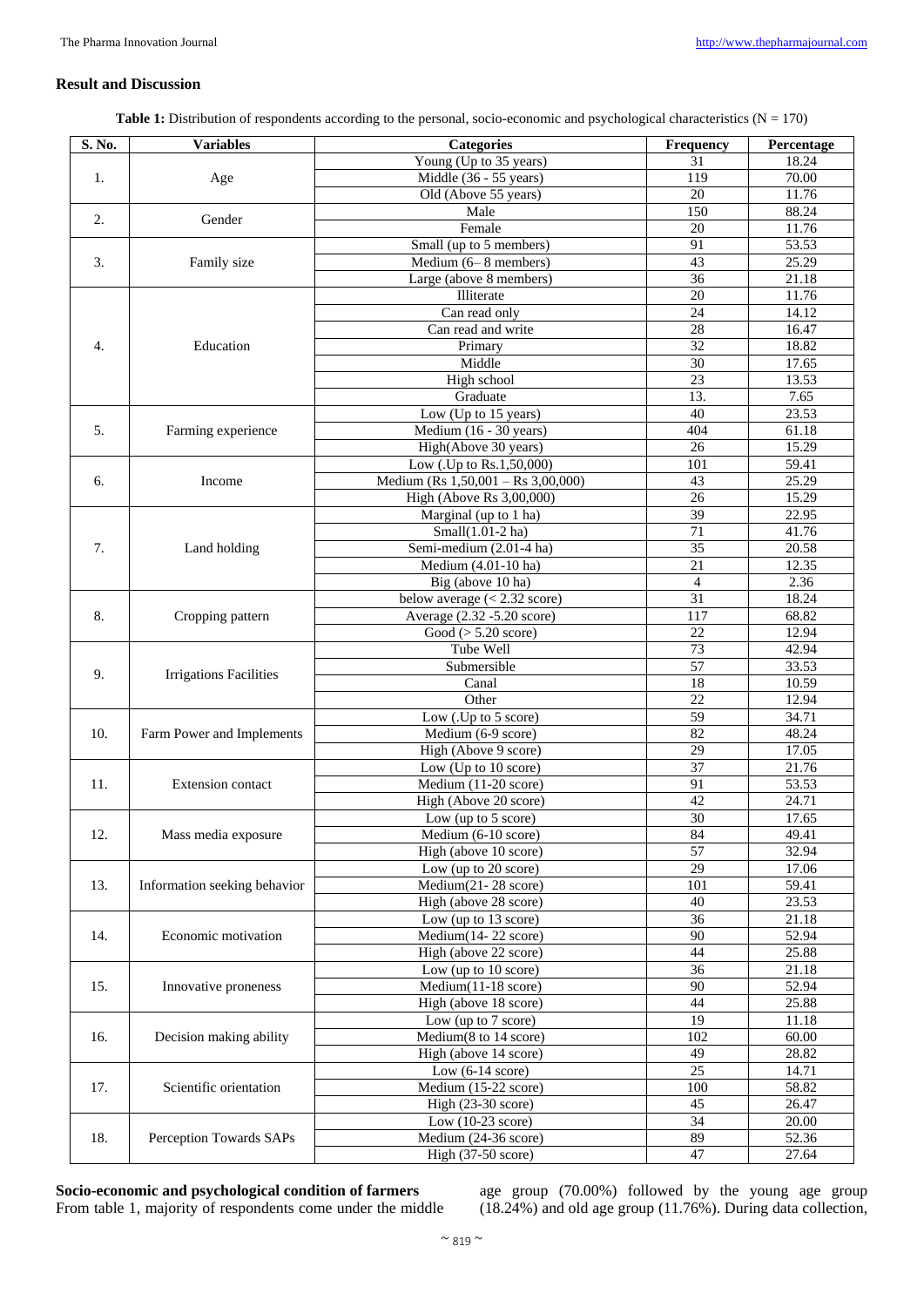it was observed that middle and old age group people intended to protect their natural resources and maintain their cultural practices in cultivation of crops and also interested to maintain their sustainable agriculture as compared to young age group and its similar to the findings Satishkumar *et al.,*   $(2013)$ <sup>[8]</sup>. The result found that majority of the respondent are male (88.24) followed by the female (11.76). The result observed that majority of the respondents belong to small family size (53.53) followed by medium family size (25.29) and large family size (21.18). As found among the respondents, highest percentage of respondents passed primary school (18.82%) followed by middle school (17.65%), can read and write (16.47%), can read only (14.12%), high school (13.53%), illiterate (11.76%) and graduate (7.65) and the contradictory to the results as reported by Neethi  $(2014)$  [6]. This could reveal that the respondents were highly aware about effective use of information available to the respondent regarding climate change in the area. The result also found that the majority of the respondent comes under medium farming experience (61.18), followed by low farming experience (23.53) and high farming experience (15.29). It is also observed that majority of respondents come under the low income group (59.41%), followed by middle income group (25.29%) and high income group (15.29%). The present distribution of income group might be due to absence of full-fledged business opportunities on agriculture or farming in villages of the respondents. Nonremunerative subsistence farming/agriculture and allied activities was also a major observation during the study, followed by existence of lack of market infrastructure, market linkages and poor supply chain. The present findings were in contrast to findings as reported by Sathishkumar *et al.,* (2013) [8]. Operational land holding revealed that majority of respondents were small farmers (41.76%), followed by marginal farmers (22.95%), semi- medium farmers (20.58%), medium farmers (12.35%) and large farmers (2.36%). During the study it was observed that agricultural land become fragmented due to increase in population; thereby the very purpose of agriculture had been diverted to other nonagricultural purposes due to different interests of the owners. It is also observed that majority of respondents come under the average Cropping pattern (68.82), followed by below average (18.24), and good cropping pattern (12.94). The study found that the majority of the Irrigation Facilities of the respondent comes under the Tube well (42.94), followed by submersible (33.53), canal (10.59) and other (12.94). The result also found that the majority of Farm Power and Implements of the respondent comes under medium category (48.24), followed by low (34.71) and High category (17.05). Moreover, fast industrialization and urbanization enhanced usage of agricultural land for non-agricultural purposes. The findings were contrasted with the finding as reported by Idrisa *et al.,* (2012) [4]. The communicational characteristic exposed that majority of respondents had medium level of extension contact (53.53%), followed by high level of extension contact (24.71%) and low level of extension contact (21.76%). This signified, and as observed during the study, that respondents had we feeling to some considerable extent while performing social activities, took collective decision during mitigation and adaptation of climate change in agriculture. Similar to findings as reported by Palmurugan *et al.,* (2006) [7]. The variable exposure frequency of mass media access unveiled that majority of respondents had medium level of mass media access (49.41%) followed by high level of mass media access

(32.94%) and low (17.65%). Since the respondents were literate enough and were moderately versed with new ICT innovations and also regular contact of respondents with block level extension agents made the above distribution the finding of the study. The present findings were analogous to the findings as reported by Singh  $(2010)^{9}$ .

More than half of respondents had medium level of (59.41%) information seeking behaviour followed by high level (23.53%) and low level (17.06%) of information seeking behaviour. The result also found that the majority of the respondents had medium level of economic motivation  $(52.94\%)$ , followed by high level  $(25.88\%)$  and low level (21.18%) of economic motivation. The result also found that the majority of the respondents had medium level of innovative proneness (52.94%), followed by high level (25.88%) and low level (21.18%) of innovative proneness. The result also found that the majority of the respondents had medium level of decision making ability (60.00%), followed by high level (28.82%) and low level (11.18%) of decision making ability. The result also found that the majority of the respondents had medium level of scientific orientation (58.82%), followed by high level (26.47%) and low level (14.71%) of scientific orientation. The result also found that the majority of the respondents had medium level of perception Towards SAPs (52.36%), followed by high level (27.64%) and low level (20.00%) of perception Towards SAPs. These finding are line supported by (Mohammad AA *et al*. 2018), (Chitra BM *et al.* 2018) [2] and partially supported by (Muthulakshmi, B et al. 2018)<sup>[5]</sup>.

### **Conclusion**

From the results of present study, it can be concluded that more percentage of farmers on medium of fatalism as it was found in result inferred that there is need to develop competencies of farmers on consequences of SAPs through the services of agricultural extensionist. Farmers need to have scientific temperament to deals with smart agricultural practices (SAPs). The farmers need to be trained on various improved technologies and provides more demonstration in adaptation of smart agricultural practices so as to build a positive impact on farming community regarding the SAPs.

#### **References**

- 1. Ansari MA, Joshi S, Raguwanshi R, *et al*. Understanding farmer's perceptions about climate change: a study in a North Indian state. Adv Agr Environ Sci. 2018;1(2):85- 89.
- 2. Chitra BM, Ramanna KN. Adoption behaviour of farmers on improved practices in selected farming systems of Mandya district, Karnataka. International journal of livestock research. 2018;8(2):285-290.
- 3. FAO. The state food and agriculture, Rome, 2013, 114.
- 4. Idrisa YL, Ogunbameru BO, Irabhim AA, Bawa DB. Analysis of awareness and adaptation to climate change among farmers in the Sahel Savannah Agro ecological Zone of Borno State, Nigeria. Br. J Enviro. Clim. Change. 2012;2(2):216-226.
- 5. Muthulakshmi B, Rajkumar Josmee Singh. Socio Economic and Psychological Profile of Farmers with Reference to Climate Change in Western Agro Climatic Zone of Tamil Nadu. Int. J Curr. Microbiol. App. Sci. 2018;7(11):2559-2565.
- 6. Neethi B. Study of socio economic profile of farmers in mahabubnagar district of Andhra Pradesh. Glob. j. Res.